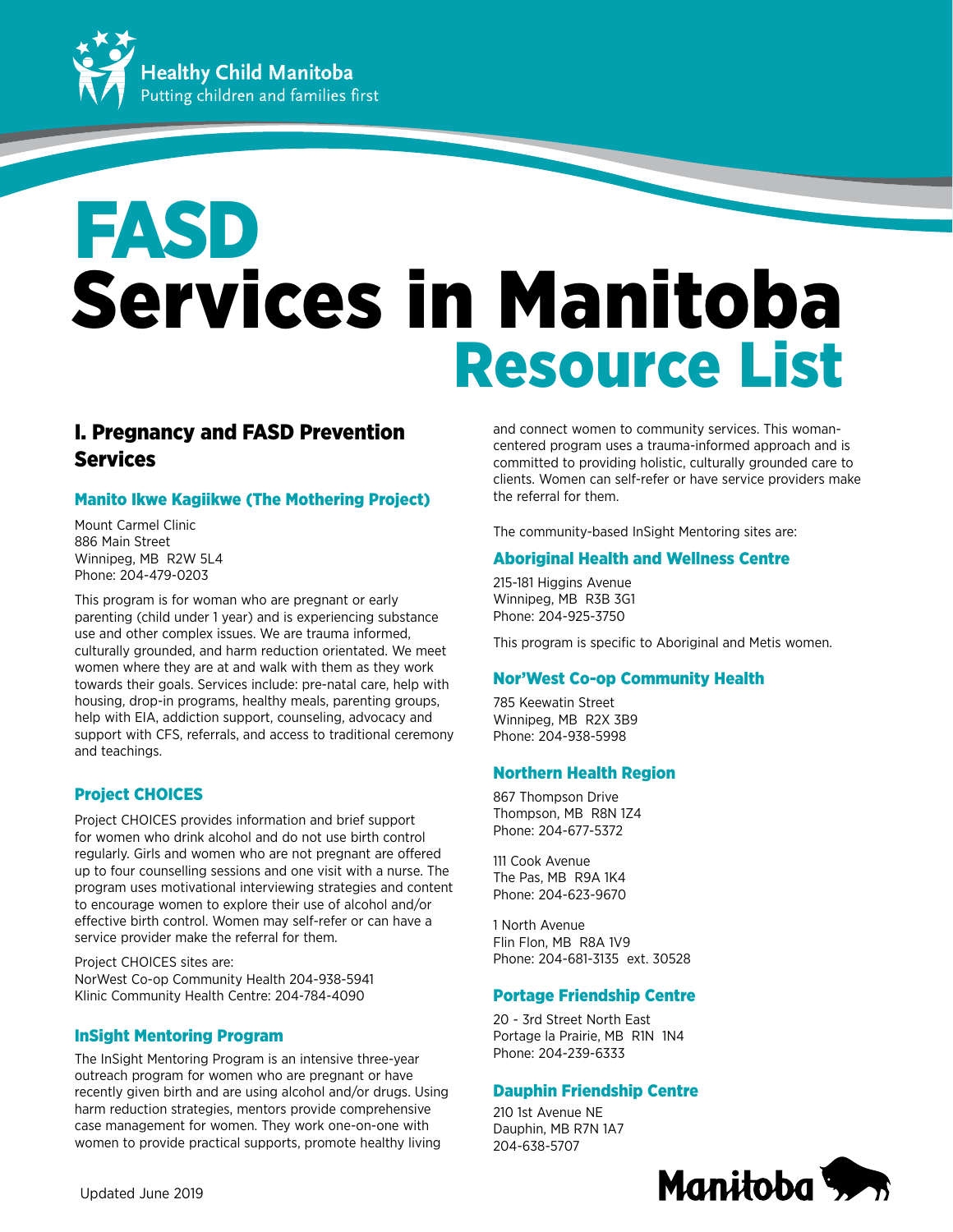# STAR Program

STAR aims to prevent prenatal alcohol exposure and FASD by using a harm reduction model to develop positive, supportive, mentoring relationships with women in their reproductive years, and connect families to appropriate and effective community resources. Relationships are built and maintained with women for three years. The STAR program uses a nonjudgemental, strength-based, client-centred approach to empower their clients to make positive changes in their lives.. Mentors deliver culturally respectful appropriate interventions and support services to at risk women and their families.

STAR is available through the following organizations:

#### Cluster Sites:

#### Cree Nation Tribal Health

(6 communities in Northwestern Manitoba) 320 Ross Avenue The Pas, MB R9A 1M5 Phone: 204-627-1532

#### Southeast Resource Development Council

(8 communities in Southeast Manitoba) 360 Broadway Ave., Winnipeg, MB R3C 0T6 Phone: 204-956-3285

#### Keewatin Tribal Council

(11 communities in Northeastern Manitoba) 23 Nickel Road Thompson MB R8N 0Y4 Phone: 204-677-0318

# **Community-Based Sites :**

# Roseau River Anishinabe First Nation

Ginew Wellness Centre Lot 10, Box 90 Ginew, MB R0A 2R0 Phone: 204-427-2384 ext. 123

#### Kinosao Sipi Cree Nation (Norway House)

Norway House Cree Nation Health Division Box 250 Norway House, MB R0B 1B0 Phone: 204-359-6704 ext. 234

#### Pimicikamak Cree Nation (Cross Lake)

Cross Lake Health Services Box 190 Cross Lake, MB R0B 0J0 Phone: 204-676-0180 or 204-676-3912

#### Nisichawayasihk Cree Nation (Nelson House)

NCN Family & Community Wellness Centre 14 Bay Road Drive Nelson House, MB R0B 1A0 Phone: 204 484 2341

# II. Diagnostic Services

# Manitoba FASD Centre

1155 Notre Dame Avenue Winnipeg, MB R3E 3G1 Phone: 204-258-6600 <www.fasdmanitoba.com>

The Manitoba FASD Centre is a multidisciplinary assessment, education, training and research service of the Winnipeg Regional Health Authority (RHA) Child Health Program. The centre provides multidisciplinary assessment, diagnosis and short term follow-up services where there has been confirmed prenatal exposure to alcohol. Diagnostic services are provided for children and youth up to the age of 18. Referrals are accepted from health care providers, families and other agencies with the consent and involvement of the legal guardian. Referral forms are available on the Manitoba FASD website.

In addition to the Winnipeg-based operations, the Manitoba FASD Centre provides leadership and training for a provincial network called the Manitoba FASD Network that includes all Manitoba regional health authorities.

To inquire about the status of service in your area call: Interlake – Eastern RHA

| <u>LUJULII IN IA</u><br>Selkirk<br>Beausejour      | Phone: 204-785-7547<br>Phone: 204-268-7705 |
|----------------------------------------------------|--------------------------------------------|
| Prairie Mountain Health<br>Brandon<br>Dauphin      | Phone: 204-578-2487<br>Phone: 204-622-6223 |
| Northern RHA<br>Thompson<br>The Pas                | Phone: 204-778-1468<br>Phone: 204-623-9649 |
| Southern Health<br>Portage la Prairie<br>Steinbach | Phone: 204-856-2044<br>Phone: 204-346-7039 |
| Winnipeg RHA<br>Winnipeg                           | Phone: 204-258-6609                        |
| Norway House                                       | 204-359-6704 ex. 234                       |

# FASD Youth Justice Program

Manitoba Youth Centre 170 Doncaster Street Winnipeg, MB R3N 1X9 Phone: 204-928-7171

This program is for youth living in Winnipeg who are in the presentence phase of the justice system, have confirmed prenatal exposure to alcohol and no prior FASD diagnosis. The goal is to ensure youth affected with FASD who are in conflict with the law receive a multidisciplinary assessment, diagnosis, appropriate judicial disposition and improved access to appropriate services. Referrals are accepted from the justice system, parents/ guardians and youth.

# 2 • FASD Services in Manitoba – Resource List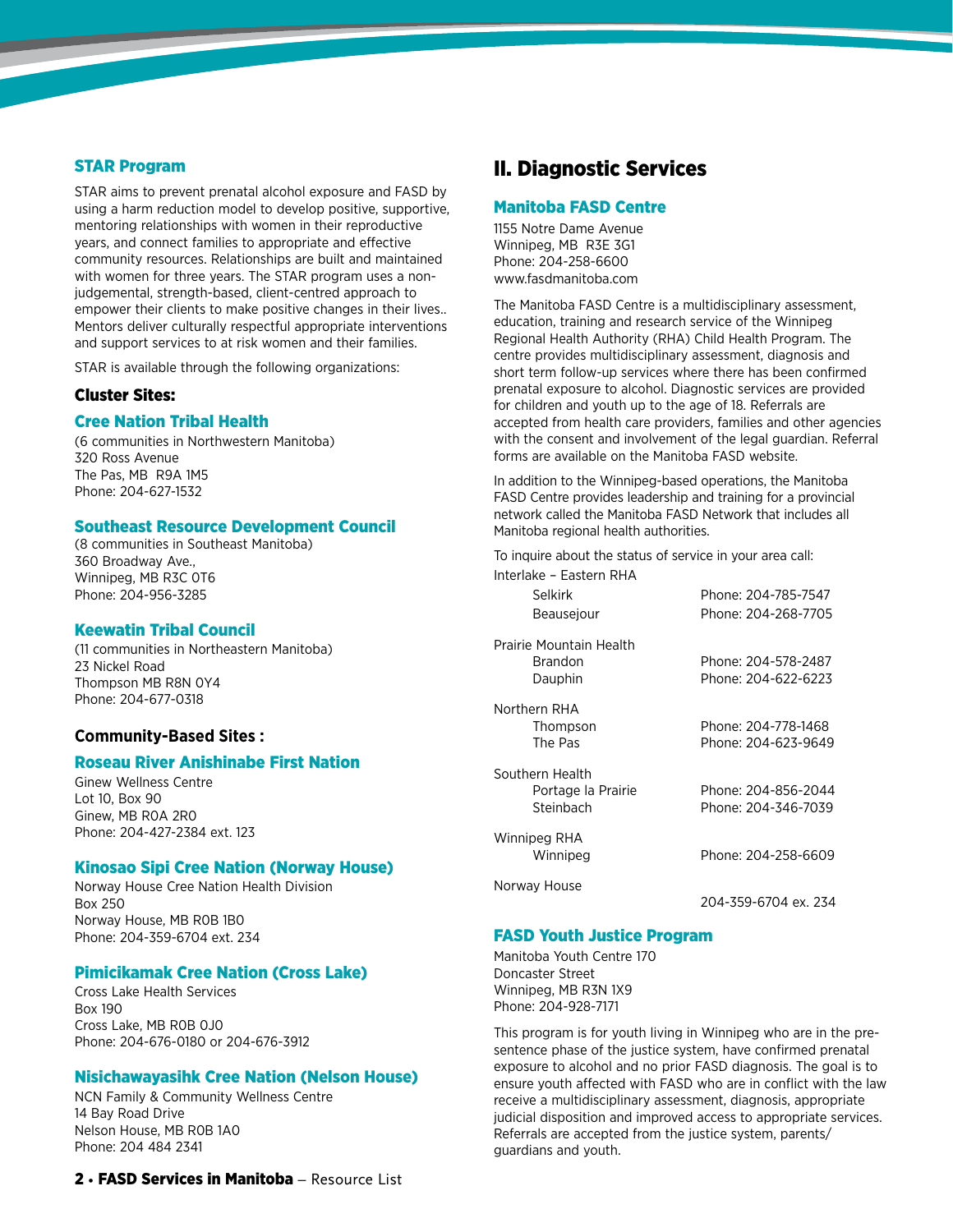# III. Outreach and Support Services

# A. Children, Youth and Families

# FASD Family Support, Education and Counselling Program

Unit 10 – 254 Stella Walk Winnipeg, MB R2W 2T3 Phone: 204-582-8658 [www.newdirections.mb.ca/counselling-assessment](www.newdirections.mb.ca/counselling-assessment-
support-prevention/ fasd-family-support-education-and-counselling-program/)[support-prevention/fasd-family-support-education-and](www.newdirections.mb.ca/counselling-assessment-
support-prevention/ fasd-family-support-education-and-counselling-program/)[counselling-program/](www.newdirections.mb.ca/counselling-assessment-
support-prevention/ fasd-family-support-education-and-counselling-program/)

The FASD Family Support, Education and Counselling Program works together with families and the community to support children and youth with FASD or confirmed pre-natal exposure to alcohol (up to age 14). Services are Winnipeg based, and counsellors work with parents and other systems (Education, Childcare, Housing, Health, CFS, etc.) to improve outcomes for children and youth. Services are tailored specifically to the needs of the family and individuals with FASD. Challenges involving attachment, mental health, learning difficulties, emotional/self-regulation, and at-risk behaviour are addressed through individual and group counselling services. Workshops, training and consultation services are also available for parents and professionals.

# Manitoba Key Worker Program

Interlake-Eastern Regional Health Authority 237 Manitoba Avenue Selkirk, MB R1A 0Y4 Phone: 204-785-7548 or 204-785-7680

The Manitoba Key Worker Program provides support and personalized information to families of children and youth (ages 0-21) with FASD or confirmed prenatal alcohol exposure. Since each family is unique, Key Workers will assist the family in accessing supports, community resources, and health and education information that reflects the specific needs of the family. Key Workers supplement and enhance, but do not replace existing community resources. Key Workers work in collaboration with parents, family members, adoptive parents, caregivers and service providers to assist the child/youth experience less frustration and more success.

# Children's Therapy Initiative

The Children's Therapy Initiative is province-wide and includes all children from birth to 21 years of age requiring audiology, occupational therapy, physiotherapy and/or speech-language pathology services. The goal is to provide coordinated, regionally based services that allow children to reach their full potential. In Winnipeg call Specialized Services for Children and Youth (SSCY) at 204-258-6550.

In rural Manitoba call the regional health authority in your area.

Visit<www.sscy.ca/childrens-therapy-initiative> for additional information and to download the referral form.

# Children's disABILITY Services

Children's disABILITY Services (CDS): supports families who are raising their children with developmental and/or physical disabilities to meet some of the additional needs they may have. CDS offers a variety of supports (e.g., respite, therapy services, supplies, equipment and home modifications, behavioural services) to parents to assist them to care for their children at home in their own communities.

Visit the following website for more information and to find services in your area: <www.manitoba.ca/fs/cds>

# Stepping Out on Saturdays Manitoba\* (S.O.S. MB)

This is a respite day camp for children ages 5-12 years who are affected by FASD. The camp will be offered one Saturday each month at five locations: Winnipeg, Brandon, Selkirk, Thompson and Bloodvein. This program is designed to offer children a fun, safe day. It also provides the opportunity to learn and practise social skills, fine and large motor skills and self-regulation. For more information contact:

Provincial SOS MB Coordinator Rehabilitation Centre for Children 1155 Notre Dame Avenue Winnipeg, MB R3E 3G1 Phone: 204-258-6740 Toll Free: 1-866-314-0501

\*Modeled after Calgary's SOS program hosted by Renfrew Educational Services.

# Manitoba FASD Family Network

Co-sponsored by the Manitoba FASD Centre and the Rehabilitation Centre for Children the new Manitoba FASD Family Network provides an opportunity for information sharing, education and support for parents and caregivers of children and youth with FASD. The family network will also provide a forum for families to give their input to service delivery groups or organizations who are developing programs for children and youth with FASD and their families. Recreational opportunities for families will be promoted throughout the year. Network meetings will be held 4-6 times a year at the Rehabilitation Centre for Children and facilitated support groups will be offered 2-3 times a year.

For more information about the Manitoba FASD Family Network

Contact: Laura Bennett at 204-258-6741 email: [lbennett@rccinc.ca](mailto:lbennett%40rccinc.ca?subject=) Contact: Rita Drohomereski at 204-258-6601 email: [rdrohomereski@rccinc.ca](mailto:rdrohomereski%40rccinc.ca?subject=)

# Building Circles of Support

Building Circles of Support is an eight week Parenting Information Series offered by the Manitoba FASD Centre to parents, caregivers, family members and professionals who support children and youth diagnosed with FASD. These sessions provide caregivers with the opportunity to learn about best practices in parenting a child with FASD, as well as provide them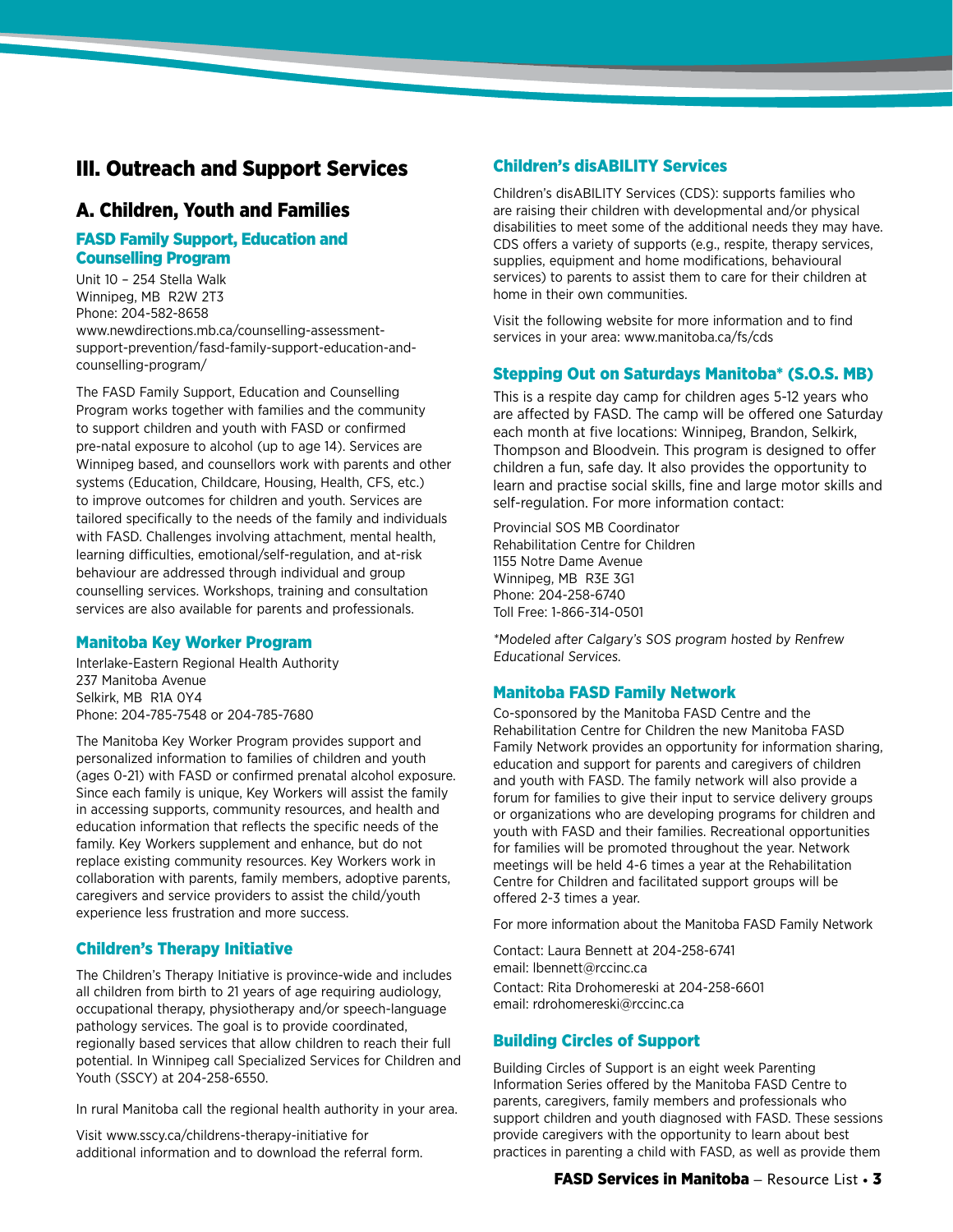with the opportunity to connect and network with other families. These sessions also link them to FASD resources and services in their area. Sessions are held once yearly at the Rehabilitation Centre for Children and once yearly via Telehealth to various sites serviced by the Regional FASD Diagnostic Coordinators.

For more information or to register please call: Dorothy Schwab at 204-258-6604 email: [dschwab@rccinc.ca](mailto:dschwab%40rccinc.ca%20?subject=)  Rita Drohomereski at 204-258-6601 email: [rdrohomereski@rccinc.ca](mailto:rdrohomereski%40rccinc.ca?subject=)

#### Spectrum Connections FASD Program

c/o Life's Journey Inc. 102-720 Broadway Winnipeg, MB R3G 0X1 Phone: 204-772-1591

This program provides services for transitioning youth and adults with FASD within Winnipeg, who are ineligible for other Manitoba support program funding. Spectrum supports youth with FASD to transition into adulthood; supports youth and adults with FASD to function more interdependently in the community; and, increases the functioning and quality of life of youth and adults who are affected by FASD. Services include family support, clinical case management, transition planning for youth, outreach mentorship, clinical services and consultation and training.

#### Rural Connections FASD Program

Steinbach: Life's Journey Inc. PO BOX 40016 Steinbach, MB R5G 0N8

Brandon: Life's Journey Inc. 725 Princess Avenue Brandon, MB R7A 0P4 Phone: 204-727-8489

This program provides services for transitioning youth and adults with FASD in Steinbach and Brandon communities or within a 1 hour commute, who are ineligible for other Manitoba support program funding. Rural Connections supports youth with FASD to transition into adulthood; supports youth and adults with FASD to function more interdependently in the community; and, increases the functioning and quality of life of youth and adults who are affected by FASD. Services include family support, clinical case management, transition planning for youth, outreach mentorship, clinical services and consultation and training.

# FASD Youth Justice Program

Manitoba Youth Centre 170 Doncaster Street Winnipeg, MB R3N 1X9 Phone: 204-928-7171

This program is for youth living in Winnipeg who are in the presentence phase of the justice system, have confirmed prenatal exposure to alcohol and no prior FASD diagnosis. The goal is to

ensure youth affected with FASD who are in conflict with the law receive a multidisciplinary assessment, diagnosis, appropriate judicial disposition and improved access to appropriate services. Referrals are accepted from the justice system, parents/guardians and youth.

# New Directions for Children, Youth, Adults and Families The Family Therapy Program

500-717 Portage Avenue Winnipeg, MB R3G 0M8 Phone: 204-786-7051 ext. 5269 <www.newdirections.mb.ca>

The Family Therapy Program offers family therapy to families with children between the ages of 12 and 18. Our clinicians work primarily with the parents/caregivers within the family. There is a wait list for services. We also run attachment-based parenting groups for parents of teens, 3 times a year. Under New Directions, we have 3 other therapy programs. For more information about all of our therapy services, please see our website: [www.newdirections.](www.newdirections.mb.ca/counselling-assessment-support-prevention/family-therapy/) [mb.ca/counselling-assessment-support-prevention/family](www.newdirections.mb.ca/counselling-assessment-support-prevention/family-therapy/)[therapy/](www.newdirections.mb.ca/counselling-assessment-support-prevention/family-therapy/)

#### The Society for Manitobans with Disabilities

SMD Head Office 825 Sherbrook Street, Winnipeg, MB, R3A 1M5 Telephone: 204-975-3010 Toll Free: 1-866-282-8041 Email: [info@smd.mb.ca](mailto:info%40smd.mb.ca?subject=)

The Society for Manitobans with Disabilities offers service coordination to families and their children who meet SMD eligibility criteria. The service coordination process utilizes a holistic and family centered approach that is ongoing and collaborative. Supports are coordinated to address the unique and changing needs of children with disabilities and their families.

Visit the following website for more information and to find services in your area: <www.smd.mb.ca>

# B. Adults with FASD

# Life's Journey Inc.

102-720 Broadway Winnipeg, MB R3G 0X1 Phone: 204-772-1591 <www.fasdlji.ca>

Life's Journey Inc. provides a full range of supports to adults affected by neuro-developmental disabilities who qualify for funding from the Community Living disABILITY Services, Provincial Alternative Support Services, or Community Mental Health Program. Services are provided within the communities of Winnipeg, Brandon and Steinbach, and include individualized clinical case management, outreach mentorship, residential resources, wellness programming,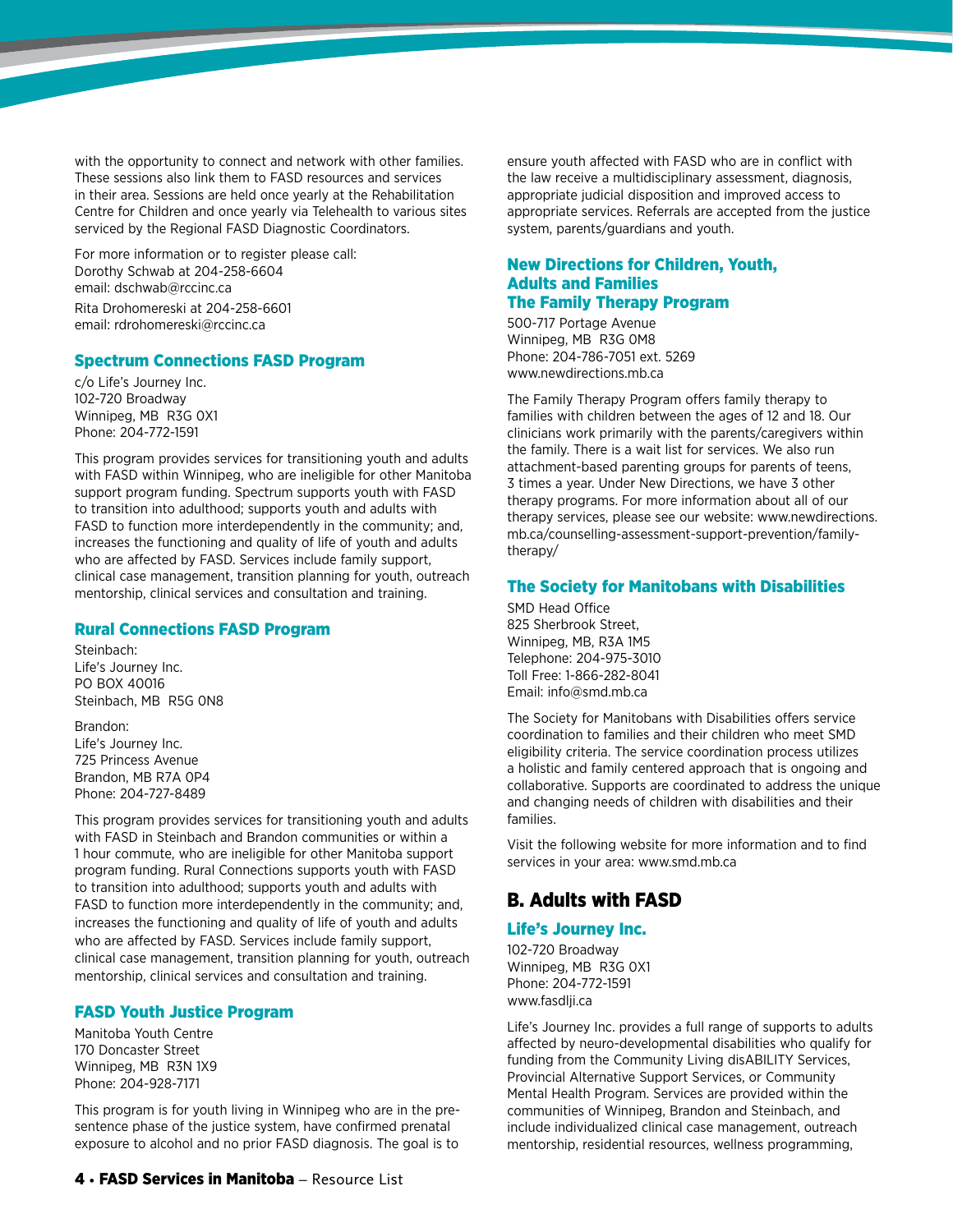clinical and cultural services, and consultation and training. Spectrum Connections and Rural Connections, also programs of Life's Journey, provide services for adults who are ineligible for other Manitoba support program funding.

#### Touchstone FASD Program

302-1200 Portage Avenue Winnipeg, MB, R3G 0T5 Phone: 204-925-1928

This Initiatives for Just Communities program provides support for youth and adults with FASD, who live in or near Winnipeg, by assisting them in their everyday situations and by providing advocacy wherever and whenever appropriate, thereby nurturing opportunities for growth, belonging and success. Participants must be eligible for funding from the Community Living DisABILITY Services, Provincial Alternative Support Services or from Child and Family Services.

#### Visions and Voices

302-1200 Portage Avenue Winnipeg, MB, R3G 0T5 Phone: 204-925-1928

This Initiatives for Just Communities program offers presentations led by adults with FASD. Visions and Voices seeks to increase FASD awareness, combat the stigma of FASD and encourage healthy living. Presenters will share personal stories of struggle, hope and achievement, which will vary from speaker to speaker, as FASD can affect numerous brain domains. Presentations are offered in a variety of settings and are intended for anyone caring for or working with an individual with FASD.

# Oshki-Giizhig Inc.

715 Main Street Winnipeg, MB R3B 3N7 Phone: 204-782-0529 email: [info@oshki-giizhig.org](mailto:info%40oshki-giizhig.org?subject=)

Oshki-Giizhig is an indigenous-based, non-profit initiative which provides support services in the community. Its mission is to walk beside, advocate and support people affected by FASD and/or other disorders. Strengthened by cultural practices and traditional teachings, support will assist in restoring balance to individuals and the community affected by trauma and violence. Please contact us for more information on the Walking Stick Community Supports Program or the Wiigiwaam Housing Supports Program in Winnipeg.

# Community Living disABILITY

Check regional listings at [www.gov.mb.ca/fs/pwd/](www.gov.mb.ca/fs/pwd/supported_living.html) [supported\\_living.html](www.gov.mb.ca/fs/pwd/supported_living.html)

Community Living disABILITY Services (CLDS) offers a range of services and supports aimed at providing adults with an intellectual disability the opportunity to live inclusive, meaningful lives in the community. Depending on the needs

of the individual and the availability of resources, CLDS supports that may be available include: residential services, day services, transportation, respite and other related support services.

# FASD STRENGTHS Program

A Program of DASCH Inc. 1-117 Victor Lewis Drive Winnipeg, MB R3P 1J6 Phone: 204-987-1550

The STRENGTHS Program offers residential (including respite) and clinical support services to individuals including children, youth and adults with developmental disabilities who have also been diagnosed with FASD. Clinical services available to clients include behavioural supports, counseling, psychiatry, life skills education, occupational therapy, communication and speech and language pathology. Available components of the STRENGTHS program also include cultural programming, recreational and vocational services and agency training. The goal of the STRENGTHS program is to empower individuals to use their strengths within a holistic and service driven approach, ultimately increasing their independence and enhancing their quality of life.

#### Provincial Alternative Support Services

3rd Floor, 280 Booth Avenue Winnipeg, MB R3J 3R7 Phone: 204-945-4514

Provincial Alternative Support Services (PASS) provides support services to individuals with a mental disability or disorder who are involved with the justice system, are considered a high risk to the public and are ineligible for other programs. PASS strives to reduce rates of recidivism and to increase community safety in a manner that maximizes participants' independence and supports meaningful community participation. PASS provides supports based on the level of need, risk and participant amenability to receiving services, using a service delivery model that promotes inter-departmental cooperation and information sharing.

# Onashowewin Justice Circle

101-720 Broadway Avenue Winnipeg, MB R3G 0X1 Phone: 204-336-3600

Onashowewin Justice Circle provides diversion services for the Manitoba Crown Attorney's Office for those in conflict with the law, while ensuring healing occurs for those harmed. The program incorporates cultural understandings and traditional teachings in a series of capacity building workshops (e.g. Negative Energy, Living in Balance, One Life, Sense of Belonging, etc). Mediation services, conference circles and Cultural Advisory Counselling sessions also aid in healing and reparation of harms. The program has an open door policy to any one in conflict with the law or anyone feeling they need to make a positive change in their life.